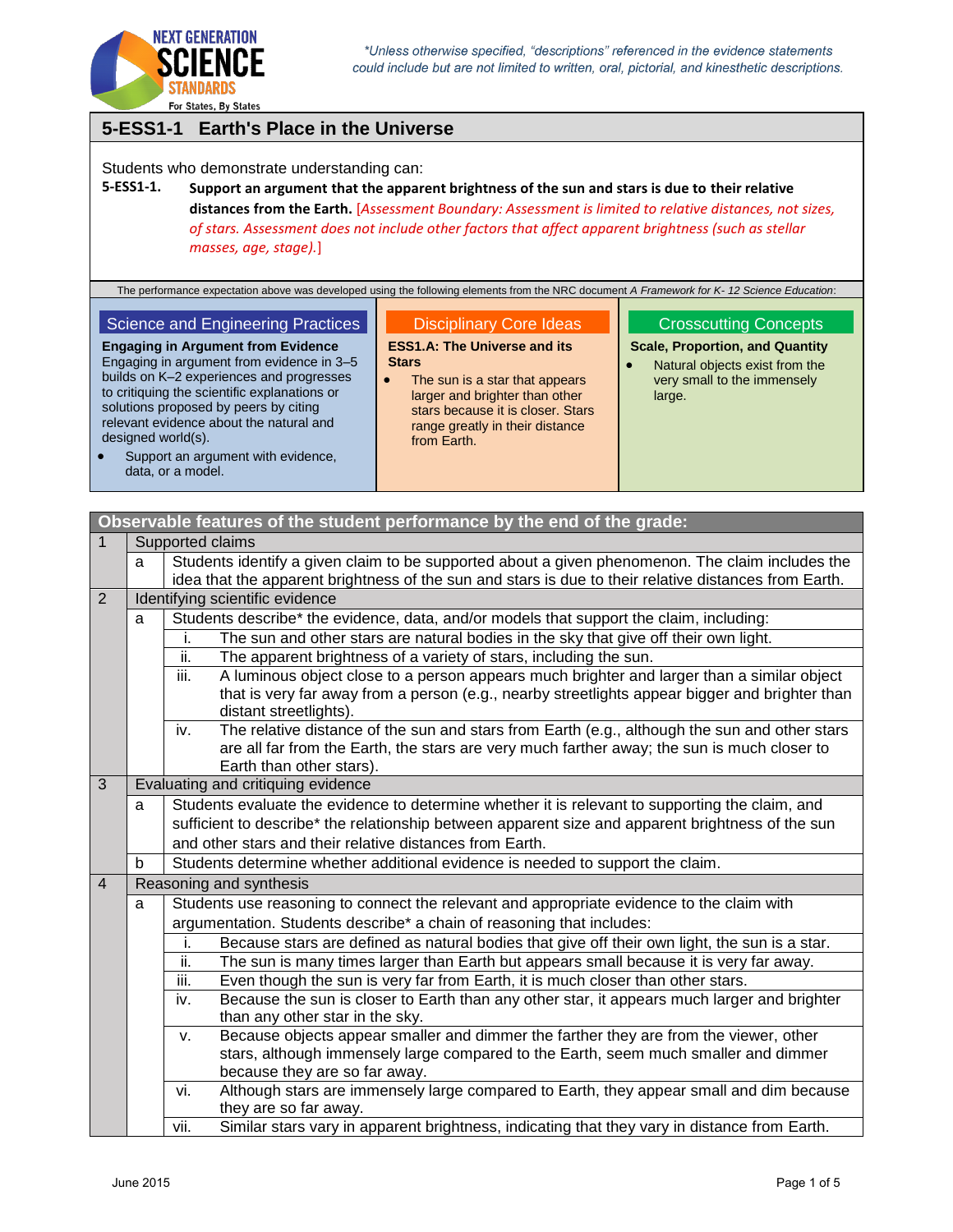## **5-ESS1-2 Earth's Place in the Universe**

#### Students who demonstrate understanding can:

**5-ESS1-2. Represent data in graphical displays to reveal patterns of daily changes in length and direction of shadows, day and night, and the seasonal appearance of some stars in the night sky.** [Clarification Statement: Examples of patterns could include the position and motion of Earth with respect to the sun and selected stars that are visible only in particular months.] [*Assessment Boundary: Assessment does not include causes of seasons.*]

#### Science and Engineering Practices

**Analyzing and Interpreting Data** Analyzing data in 3–5 builds on K–2 experiences and progresses to introducing quantitative approaches to collecting data and conducting multiple trials of qualitative observations. When possible and feasible, digital tools should be used.

 Represent data in graphical displays (bar graphs, pictographs and/or pie charts) to reveal patterns that indicate relationships.

#### Disciplinary Core Ideas

### **ESS1.B: Earth and the Solar System**

• The orbits of Earth around the sun and of the moon around Earth, together with the rotation of Earth about an axis between its North and South poles, cause observable patterns. These include day and night; daily changes in the length and direction of shadows; and different positions of the sun, moon, and stars at different times of the day, month, and year.

#### Crosscutting Concepts

#### **Patterns**

 Similarities and differences in patterns can be used to sort, classify, communicate and analyze simple rates of change for natural phenomena.

| Observable features of the student performance by the end of the grade:                                                                                                                                                            |                           |                                                                                                                                                                            |  |
|------------------------------------------------------------------------------------------------------------------------------------------------------------------------------------------------------------------------------------|---------------------------|----------------------------------------------------------------------------------------------------------------------------------------------------------------------------|--|
|                                                                                                                                                                                                                                    | Organizing data           |                                                                                                                                                                            |  |
| Using graphical displays (e.g., bar graphs, pictographs), students organize data pertaining to daily<br>a<br>and seasonal changes caused by the Earth's rotation and orbit around the sun. Students organize<br>data that include: |                           |                                                                                                                                                                            |  |
|                                                                                                                                                                                                                                    |                           | The length and direction of shadows observed several times during one day.                                                                                                 |  |
|                                                                                                                                                                                                                                    |                           | ii.<br>The duration of daylight throughout the year, as determined by sunrise and sunset times.                                                                            |  |
|                                                                                                                                                                                                                                    |                           | iii.<br>Presence or absence of selected stars and/or groups of stars that are visible in the night sky<br>at different times of the year.                                  |  |
| $\overline{2}$                                                                                                                                                                                                                     | Identifying relationships |                                                                                                                                                                            |  |
|                                                                                                                                                                                                                                    | a                         | Students use the organized data to find and describe* relationships within the datasets, including:                                                                        |  |
|                                                                                                                                                                                                                                    |                           | The apparent motion of the sun from east to west results in patterns of changes in length<br>I.<br>and direction of shadows throughout a day as Earth rotates on its axis. |  |
|                                                                                                                                                                                                                                    |                           | ii.<br>The length of the day gradually changes throughout the year as Earth orbits the sun, with<br>longer days in the summer and shorter days in the winter.              |  |
|                                                                                                                                                                                                                                    |                           | iii.<br>Some stars and/or groups of stars (i.e., constellations) can be seen in the sky all year, while<br>others appear only at certain times of the year.                |  |
| b                                                                                                                                                                                                                                  |                           | Students use the organized data to find and describe* relationships among the datasets, including:                                                                         |  |
|                                                                                                                                                                                                                                    |                           | Similarities and differences in the timing of observable changes in shadows, daylight, and<br>Ť.                                                                           |  |
|                                                                                                                                                                                                                                    |                           | the appearance of stars show that events occur at different rates (e.g., Earth rotates on its<br>axis once a day, while its orbit around the sun takes a full year).       |  |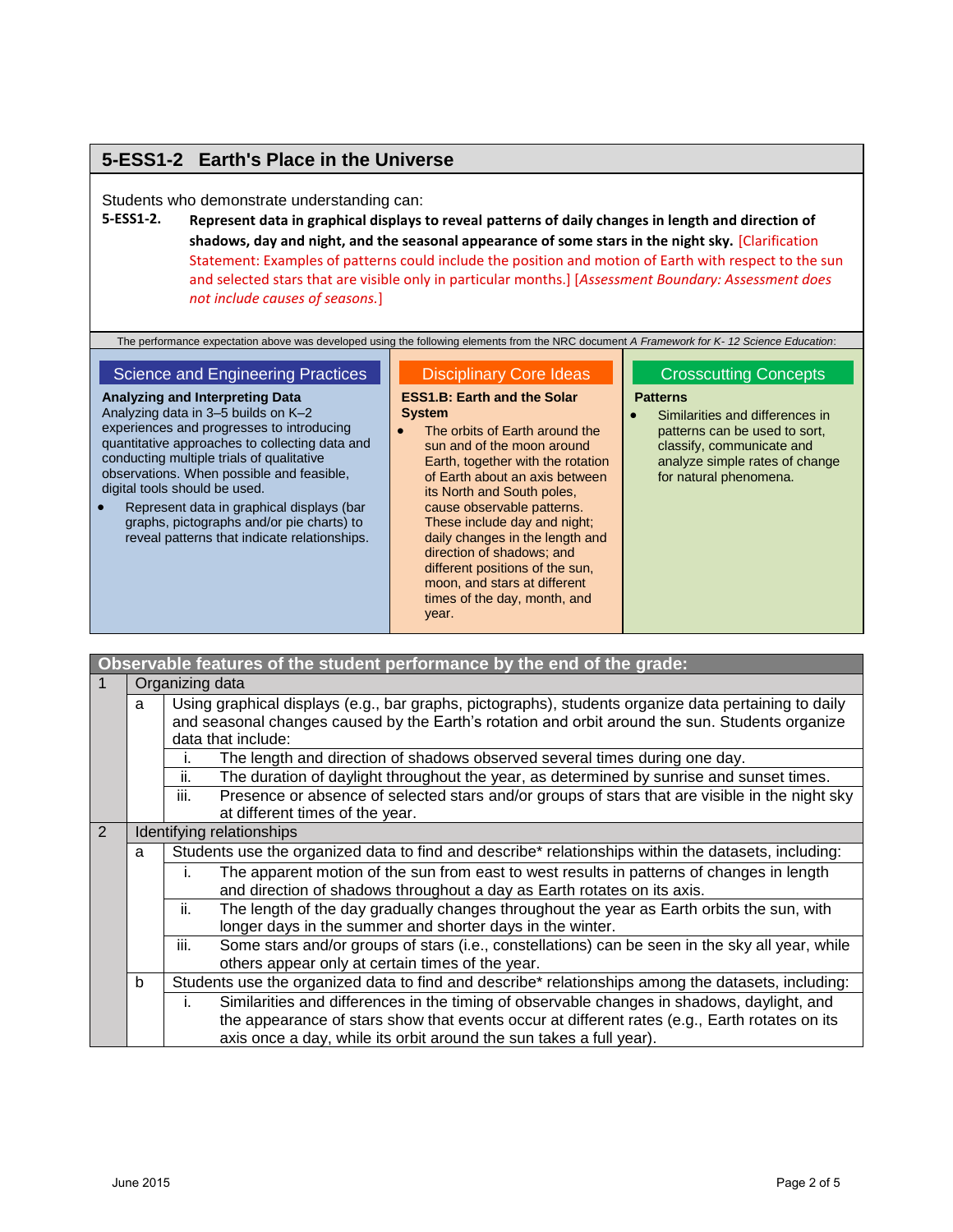## **5-ESS2-1 Earth's Systems**

Students who demonstrate understanding can:

**5-ESS2-1. Develop a model using an example to describe ways the geosphere, biosphere, hydrosphere, and/or atmosphere interact.** [Clarification Statement: Examples could include the influence of the ocean on ecosystems, landform shape, and climate; the influence of the atmosphere on landforms and ecosystems through weather and climate; and the influence of mountain ranges on winds and clouds in the atmosphere. The geosphere, hydrosphere, atmosphere, and biosphere are each a system.] [*Assessment Boundary: Assessment is limited to the interactions of two systems at a time.*]

| The performance expectation above was developed using the following elements from the NRC document A Framework for K-12 Science Education:                                                                                                                                                                                      |                                                                                                                                                                                                                                                                                                                                                                                                                                                                                                                                                                                                                          |                                                                                                                                                                                  |
|---------------------------------------------------------------------------------------------------------------------------------------------------------------------------------------------------------------------------------------------------------------------------------------------------------------------------------|--------------------------------------------------------------------------------------------------------------------------------------------------------------------------------------------------------------------------------------------------------------------------------------------------------------------------------------------------------------------------------------------------------------------------------------------------------------------------------------------------------------------------------------------------------------------------------------------------------------------------|----------------------------------------------------------------------------------------------------------------------------------------------------------------------------------|
| Science and Engineering Practices<br>Developing and Using Models<br>Modeling in 3–5 builds on K–2 experiences<br>$\bullet$<br>and progresses to building and revising simple<br>models and using models to represent events<br>and design solutions.<br>Develop a model using an example to<br>describe a scientific principle. | <b>Disciplinary Core Ideas</b><br><b>ESS2.A: Earth Materials and Systems</b><br>Earth's major systems are the<br>geosphere (solid and molten rock, soil,<br>and sediments), the hydrosphere<br>(water and ice), the atmosphere (air),<br>and the biosphere (living things,<br>including humans). These systems<br>interact in multiple ways to affect<br>Earth's surface materials and<br>processes. The ocean supports a<br>variety of ecosystems and organisms,<br>shapes landforms, and influences<br>climate. Winds and clouds in the<br>atmosphere interact with the landforms<br>to determine patterns of weather. | <b>Crosscutting Concepts</b><br><b>Systems and System</b><br><b>Models</b><br>A system can be<br>$\bullet$<br>described in terms of its<br>components and their<br>interactions. |

|                                                                                                       | Observable features of the student performance by the end of the grade:                 |                                                                                                  |  |  |
|-------------------------------------------------------------------------------------------------------|-----------------------------------------------------------------------------------------|--------------------------------------------------------------------------------------------------|--|--|
| $\mathbf{1}$                                                                                          |                                                                                         | Components of the model                                                                          |  |  |
|                                                                                                       | a                                                                                       | Students develop a model, using a specific given example of a phenomenon, to describe* ways      |  |  |
|                                                                                                       |                                                                                         | that the geosphere, biosphere, hydrosphere, and/or atmosphere interact. In their model, students |  |  |
|                                                                                                       |                                                                                         | identify the relevant components of their example, including features of two of the following    |  |  |
|                                                                                                       |                                                                                         | systems that are relevant for the given example:                                                 |  |  |
|                                                                                                       |                                                                                         | Geosphere (i.e., solid and molten rock, soil, sediment, continents, mountains).<br>i.            |  |  |
|                                                                                                       |                                                                                         | ii.<br>Hydrosphere (i.e., water and ice in the form of rivers, lakes, glaciers).                 |  |  |
|                                                                                                       |                                                                                         | iii.<br>Atmosphere (i.e., wind, oxygen).                                                         |  |  |
|                                                                                                       |                                                                                         | Biosphere (i.e., plants, animals [including humans]).<br>iv.                                     |  |  |
| $\overline{2}$                                                                                        |                                                                                         | Relationships                                                                                    |  |  |
| Students identify and describe* relationships (interactions) within and between the parts of the<br>a |                                                                                         |                                                                                                  |  |  |
| Earth systems identified in the model that are relevant to the example (e.g., the atmosphere and      |                                                                                         |                                                                                                  |  |  |
|                                                                                                       | the hydrosphere interact by exchanging water through evaporation and precipitation; the |                                                                                                  |  |  |
|                                                                                                       | hydrosphere and atmosphere interact through air temperature changes, which lead to the  |                                                                                                  |  |  |
|                                                                                                       | formation or melting of ice).                                                           |                                                                                                  |  |  |
| 3                                                                                                     |                                                                                         | Connections                                                                                      |  |  |
|                                                                                                       | a                                                                                       | Students use the model to describe* a variety of ways in which the parts of two major Earth      |  |  |
|                                                                                                       |                                                                                         | systems in the specific given example interact to affect the Earth's surface materials and       |  |  |
|                                                                                                       |                                                                                         | processes in that context. Students use the model to describe* how parts of an individual Earth  |  |  |
|                                                                                                       |                                                                                         | system:                                                                                          |  |  |
|                                                                                                       |                                                                                         | Work together to affect the functioning of that Earth system.<br>i.                              |  |  |
|                                                                                                       |                                                                                         | ii.<br>Contribute to the functioning of the other relevant Earth system.                         |  |  |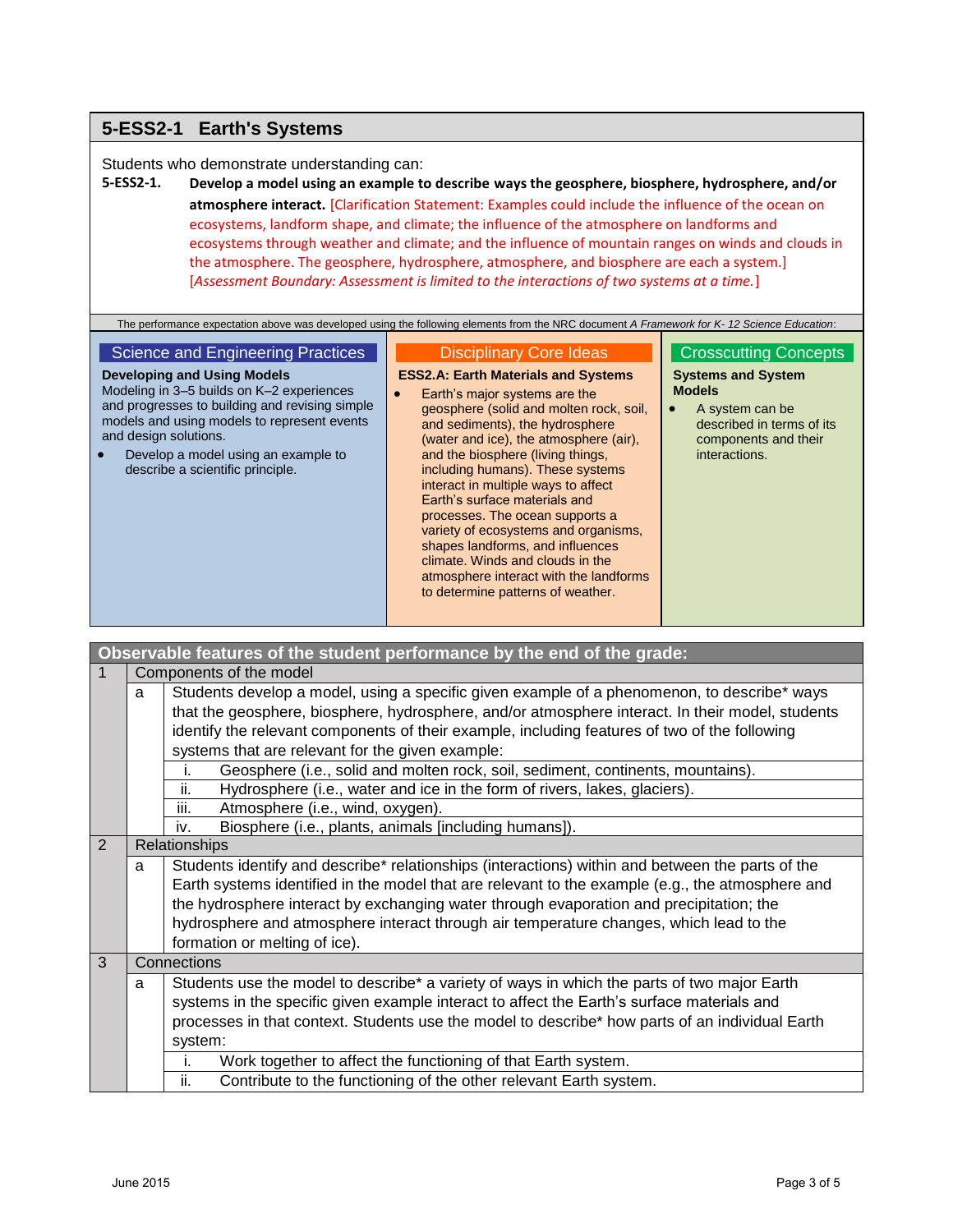## **5-ESS2-2 Earth's Systems**

Students who demonstrate understanding can:

## **5-ESS2-2. Describe and graph the amounts of salt water and fresh water in various reservoirs to provide evidence about the distribution of water on Earth.** [*Assessment Boundary: Assessment is limited to oceans, lakes, rivers, glaciers, ground water, and polar ice caps, and does not include the atmosphere.*]

The performance expectation above was developed using the following elements from the NRC document *A Framework for K- 12 Science Education*:

| Science and Engineering Practices              | <b>Disciplinary Core Ideas</b>       | <b>Crosscutting Concept</b>        |
|------------------------------------------------|--------------------------------------|------------------------------------|
| <b>Using Mathematics and Computational</b>     | <b>ESS2.C: The Roles of Water in</b> | <b>Scale, Proportion, and Quan</b> |
| <b>Thinking</b>                                | <b>Earth's Surface Processes</b>     | Standard units are used to         |
| Mathematical and computational thinking in 3-5 | Nearly all of Earth's available      | measure and describe               |
| builds on K-2 experiences and progresses to    | water is in the ocean. Most fresh    | physical quantities such a         |
| extending quantitative measurements to a       | water in in algoiare or              | woight and volume                  |

extending quantitative measurements to a variety of physical properties and using computation and mathematics to analyze data and compare alternative design solutions.

- Describe and graph quantities such as area and volume to address scientific questions.
- water is in glaciers or underground; only a tiny fraction is in streams, lakes, wetlands, and the atmosphere.

### Crosscutting Concepts

#### **Scale, Proportion, and Quantity**

**Standard units are used to** physical quantities such as weight and volume.

## **Observable features of the student performance by the end of the grade:**

| $\overline{1}$ |   | Representation                                                                                        |  |  |  |
|----------------|---|-------------------------------------------------------------------------------------------------------|--|--|--|
|                | a | Students graph the given data (using standard units) about the amount of salt water and the           |  |  |  |
|                |   | amount of fresh water in each of the following reservoirs, as well as in all the reservoirs combined, |  |  |  |
|                |   | to address a scientific question:                                                                     |  |  |  |
|                |   | Oceans.                                                                                               |  |  |  |
|                |   | Lakes.<br>ii.                                                                                         |  |  |  |
|                |   | Rivers.<br>Ш.                                                                                         |  |  |  |
|                |   | Glaciers.<br>İV.                                                                                      |  |  |  |
|                |   | Ground water.<br>v.                                                                                   |  |  |  |
|                |   | Polar ice caps.<br>vi.                                                                                |  |  |  |
| $\overline{2}$ |   | Mathematical/computational analysis                                                                   |  |  |  |
|                | a | Students use the graphs of the relative amounts of total salt water and total fresh water in each of  |  |  |  |
|                |   | the reservoirs to describe* that:                                                                     |  |  |  |
|                |   | The majority of water on Earth is found in the oceans.                                                |  |  |  |
|                |   | Most of the Earth's fresh water is stored in glaciers or underground.<br>ii.                          |  |  |  |
|                |   | A small fraction of fresh water is found in lakes, rivers, wetlands, and the atmosphere.<br>Ш.        |  |  |  |